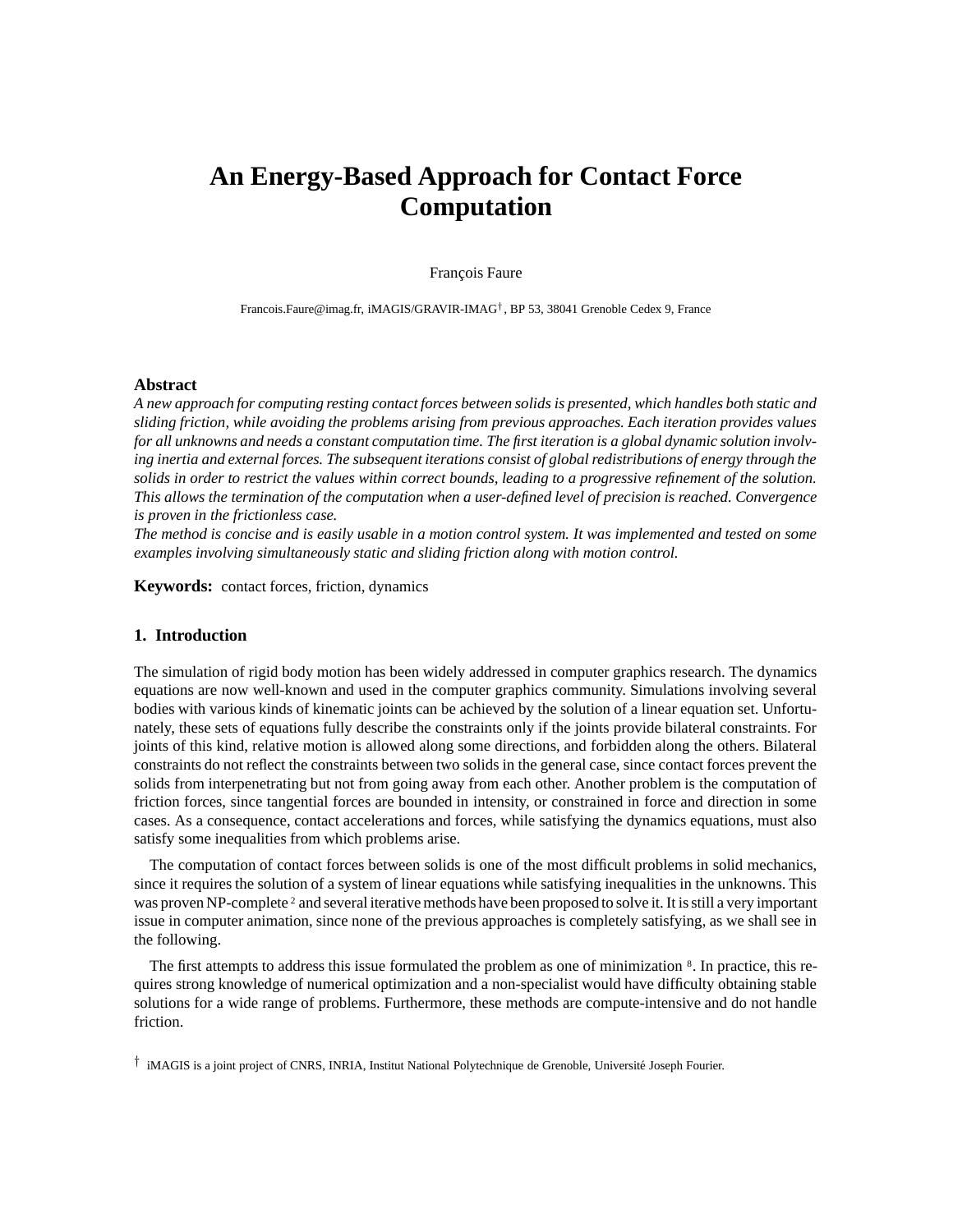Baraff proposed an adaptation of Dantzig's algorithm<sup>4</sup>, which is related to pivoting methods for solving linear and quadratic programming problems. The original method is well-suited for non-interpenetrating constraints, and a modification was included for the computation of tangential forces 3. This was the first algorithm which simultaneously handled all kinds of friction. It is also rather simple to implement, but some problems remain. In particular, convergence was not proven with friction and we have no guarantee that in this case the algorithm would terminate. The other problem is the control of the computation time, which is an important issue in realtime simulations. The structure of the algorithm prevents us from bounding the number of iterations. The forces and accelerations are successively calculated while modifying the previously computed values. The computation ends when the last value is found. Since for the computation of each value, an unpredictable number of iterations (unless the contacts are frictionless) is necessary to maintain the previously computed values within the correct bounds, it is impossible to get a reliable bound on computation time.

The method we present here avoids the problems arising from previous approaches. Each iteration provides values for all unknowns and needs a constant computation time. The first iteration is a global dynamic solution involving inertia and external forces. The subsequent iterations consist of global redistributions of energy through the solids in order to restrict the values within correct bounds, leading to a progressive refinement of the solution. It is compatible with articulated bodies and, as in some previous simulation algorithms<sup>7</sup>, the optimal number of unknowns is considered, since they all correspond to the degrees of freedom of the system. These features make the method potentially usable in a real-time simulation system.

# **2. Contact model and mechanical equations**

Though dynamics equations have been presented in previous papers<sup>7</sup>, we consider it necessary to explain how to create our equation system, since it is not a classical formulation of the dynamics equations.

We are considering a set of solids and a set of distinct contact points  $p_i$ . The problem of surface contact and degenerate contact points was addressed by Baraff 1 . We do not deal with the problem of collisions. This topic is already treated in the literature<sup>6, 9, 1</sup>.

The computation of forces and accelerations requires the tensor expression of three operators related to force, acceleration and velocity. In this section, we first define the tensor expressions of the mechanical operators. We describe our contact model, then considerations concerning variable dependencies which lead to a set of kinematic relations. The last part deals with the expression of energy conservation. More details can be found in any standard text on elementary mechanics <sup>11</sup>.

# **2.1. Mechanical operators**

The mechanical operators relate velocity, dynamical operator and contact forces to the degrees of freedom of the set of bodies. For a given solid s, it is convenient to express all these operators at the same point, and we choose to do it at the center of mass. They all have six components, and we use the brackets notation for clarity. The corresponding matrices have six rows and their number of columns is the total number of the degrees of freedom.

# **2.1.1. Force**

The sum  ${F<sub>s</sub>}$  of the joint forces applied on a solid can be expressed as the product of a matrix  $\mathbf{F}<sub>s</sub>$  (related to geometry) with the vector  $f$  composed of the forces and torques in the different degrees of freedom. The first three rows correspond to total forces in three independent directions, while the last three rows correspond to the torques at the center of mass.

# **2.1.2. Velocity**

The velocity field  $\{V_{s/r}\}$  of a solid s with respect to the coordinate system r can be expressed as the product of a matrix  $V_{s/r}$  related to geometry with a vector  $\dot{q}$  composed of the velocities of the degrees of freedom. The first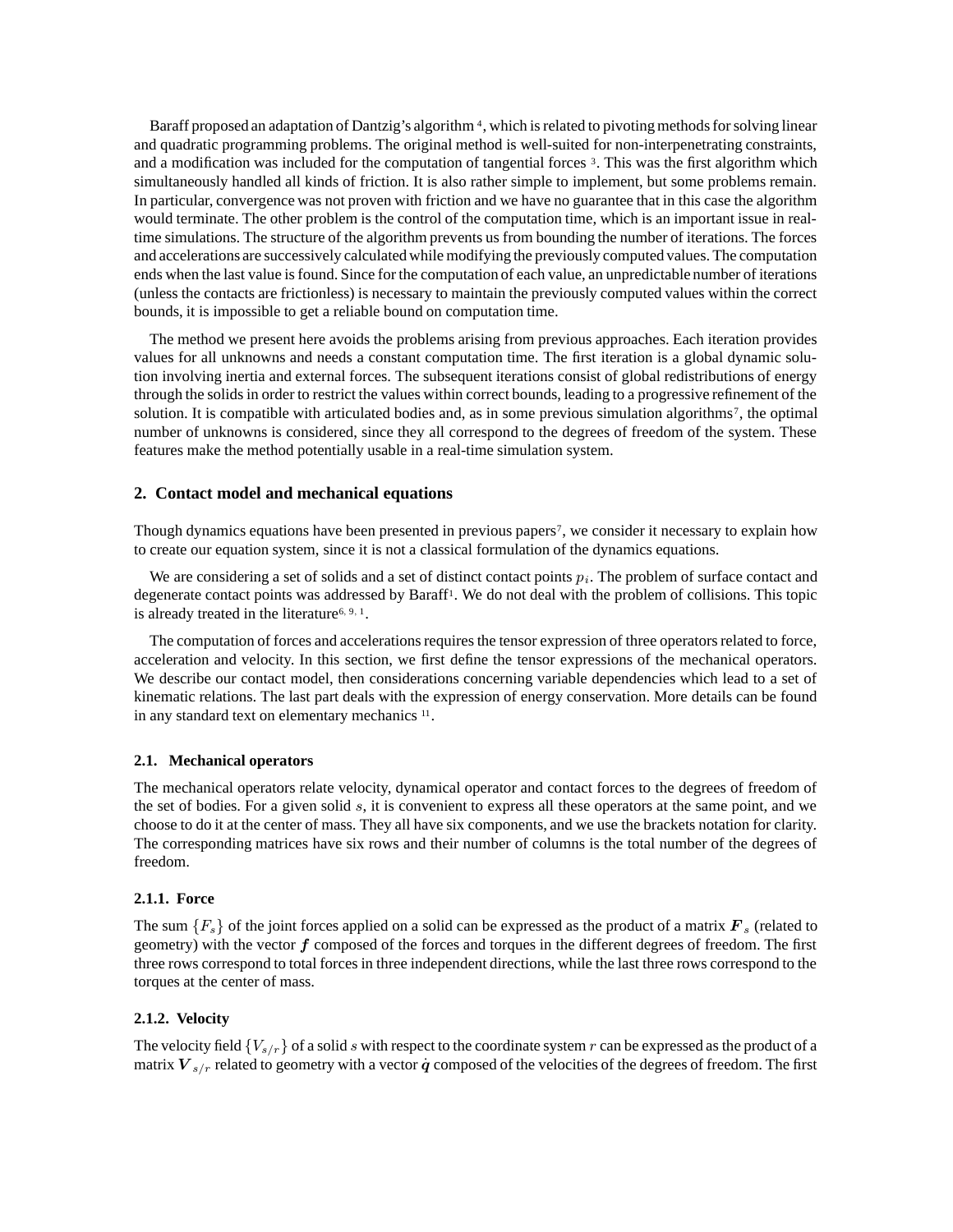three rows correspond to linear velocities at the center of mass, and the last three rows correspond to angular velocities.

# **2.1.3. Dynamic operator**

The dynamic operator  $\{D_{s/r}\}\$  of a solid s with respect to a coordinate system r is related to the inertia and acceleration of the solid. We can write it as  $D_{s/r} \cdot \ddot{q} + d$ , where D is related to inertia,  $\ddot{q}$  is the acceleration vector, and  $d$  is the inertia related to the velocities. The first three rows correspond to linear inertia, while the last three rows correspond to angular inertia at the center of mass.

## **2.2. Contact model**

We use a model <sup>5</sup> in which a contact between two solids  $s_1$  and  $s_2$  will be represented as a contact point  $p_{12}$ and three orthonormal vectors  $i_{12}$ ,  $j_{12}$  and  $k_{12}$ ,  $i_{12}$  being collinear with the normal at the surfaces, as shown on figure 1.



**Figure 1:** *Two bodies*  $s_1$  *and*  $s_2$  *in contact* 

There may be several contact points between two solids. Linear and planar contacts require respectively two and three of them. We can represent

$$
{V_{2/1}} = {\dot{x}_{21}}\mathbf{i}_{12} + \dot{y}_{21}\mathbf{j}_{12} + \dot{z}_{21}\mathbf{k}_{12}, \ \ \dot{\alpha}_{21}\mathbf{i}_{12} + \dot{\beta}_{21}\mathbf{j}_{12} + \dot{\gamma}_{21}\mathbf{k}_{12}
$$

where the upper dot denotes time derivation,  $\dot{x}_{21}$ ,  $\dot{y}_{21}$ ,  $\dot{z}_{21}$  are the components of linear velocity at point  $p_{12}$ and  $\alpha_{21}$ ,  $\beta_{21}$ ,  $\gamma_{21}$  are the components of angular velocity. Similarly, we can represent the corresponding force operator as:

$$
\{F_{s_1\rightarrow s_2}\} = \{f_{x12}\mathbf{i}_{12} + f_{y12}\mathbf{j}_{12} + f_{z12}\mathbf{k}_{12}, t_{x12}\mathbf{i}_{12} + t_{y12}\mathbf{j}_{12} + t_{z12}\mathbf{k}_{12}\}
$$

where  $f_{x12}$ ,  $f_{y12}$ ,  $f_{z12}$  are the components of the force and  $t_{x12}$ ,  $t_{y12}$ ,  $t_{z12}$  are the components of the torque applied to  $s_2$  by  $s_1$  in the joint. All classical joints can also be modeled in this way. Their contact surfaces are designed to allow only some degrees of freedom. For example, a perfect universal joint 7 will be modeled as:

$$
\{V_{2/1}\} = \{\mathbf{0}, \ \dot{\alpha}_{21}\mathbf{i}_{12} + \dot{\beta}_{21}\mathbf{j}_{12} + \dot{\gamma}_{21}\mathbf{k}_{12}\}\
$$
  

$$
\{F_{s_1 \to s_2}\} = \{f_{x12}\mathbf{i}_{12} + f_{y12}\mathbf{j}_{12} + f_{z12}\mathbf{k}_{12}, \ \mathbf{0}\}
$$

The specific problem of external contacts is that they have to satisfy certain inequalities. To prevent interpenetration and attraction, we must satisfy the relations of frictionless contact:

$$
\dot{x}_{21} \ge 0, \quad \ddot{x}_{21} \ge 0, \quad f_{x12} \ge 0 \tag{1}
$$

Since we do not consider the problem of collision impact, we assume that the first inequality is satisfied. If we assume that the contact is not frictionless, we must add some additional relations:

• if the relative tangential velocity of the surfaces is null, the ratio between tangential and normal force must be less than or equal to the *friction (Coulomb) coefficient*  $\mu_s$ . This yields:

$$
f_{y12}^2 + f_{z12}^2 \le \mu_s^2 \cdot f_{x12}^2 \tag{2}
$$

This case is usually called *static friction*.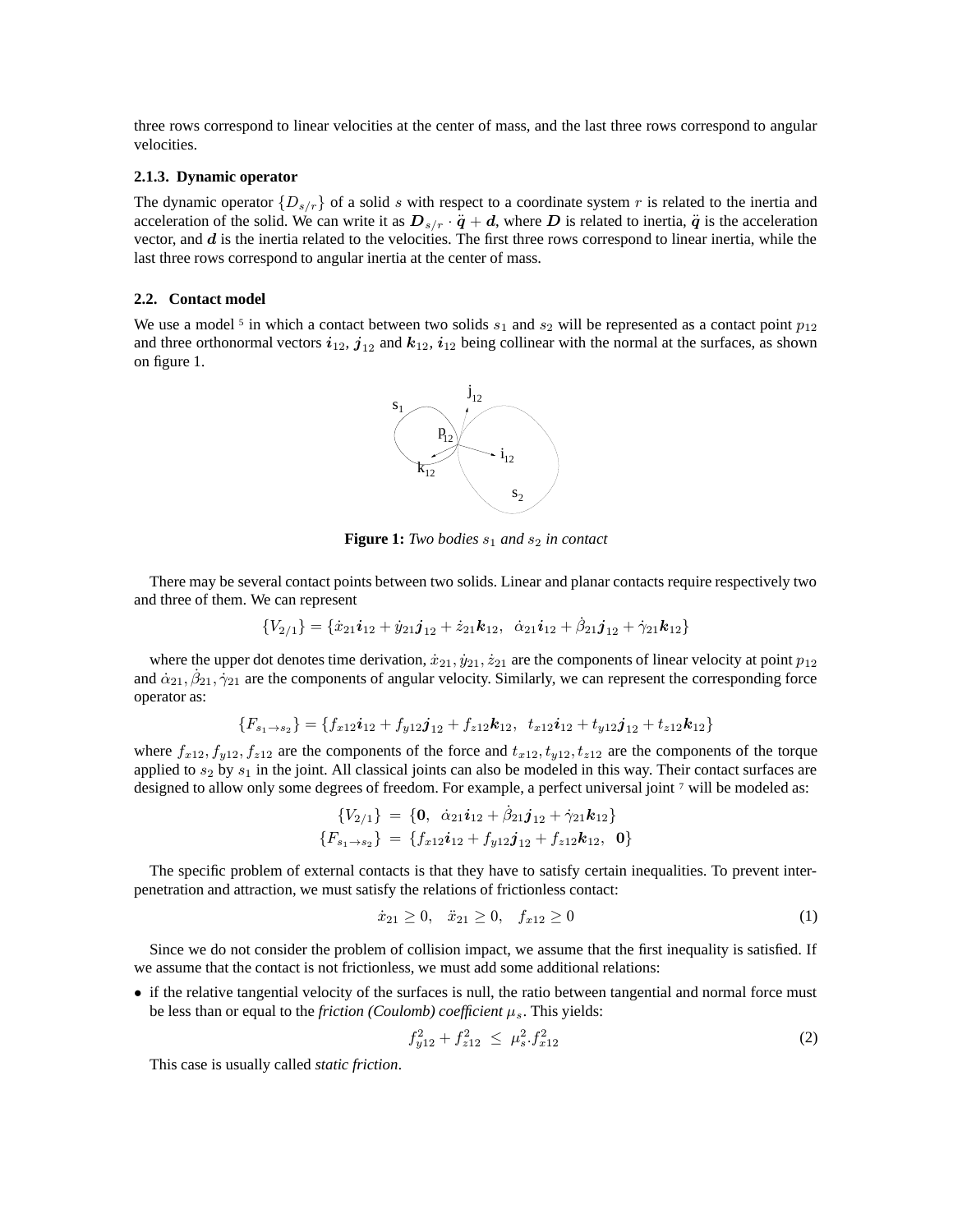• in the other case, the bodies are sliding on each other with a relative velocity  $V = \sqrt{y_{21}^2 + z_{21}^2}$ . The tangential force is collinear with the tangential velocity with opposite direction, and its strength is proportional to the normal force. The relations are:

$$
f_{y12} = -\mu_d \cdot f_{x12} \cdot \dot{y}_{21} / V, \quad f_{z12} = -\mu_d \cdot f_{x12} \cdot \dot{z}_{21} / V \tag{3}
$$

This case is usually called *sliding* or *dynamic friction*. The coefficient  $\mu_d$  is always smaller than  $\mu_s$ .

# **2.3. Variable dependencies**

Since a velocity operator completely describes the relative velocity between two solids, all its different possible expressions have to be equivalent. Such different expressions occur in so-called *closed kinematic loops*. Figure 2 shows an example of such a case: the velocity operator  ${V_{3/1}}$  can either be expressed through contact at  $p_{13}$ or, by using the transitivity of the velocity operator, through contacts at  $p_{12}$  and  $p_{23}$ .



**Figure 2:** *A closed kinematic loop*

This implies that some relations between the variables must be satisfied. These relations can be expressed as:

$$
\boldsymbol{K}\cdot\dot{\boldsymbol{q}}=\boldsymbol{0}
$$

where  $\dot{q}$  is the velocity vector of all the degrees of freedom, and  $K$  a matrix representing the equivalence between the different expressions of the velocity. The relation is the same for accelerations. The solutions of this system can be expressed as:

$$
\dot{\boldsymbol{q}} = \boldsymbol{L} \cdot \dot{\boldsymbol{l}}
$$

where the components of  $\hat{l}$  are the independent kinematic variables of the system (also called *Lagrangian variables*), and L the transpose of an orthogonal projection matrix. If the joints are all external contacts, the number of independent variables is six times the number of solids, since all displacements are *a priori* possible, corresponding to six degrees of freedom per solid with respect to the absolute coordinate system.

# **2.4. Theorem of Energy**

In this section, we explain how we create our equation system using the previously defined operators. This equation system corresponds to energy conservation. Moreover, we add some relations which are specific to sliding friction.

#### **2.4.1. General expression**

The Law of Conservation of Energy expresses the energy balance of a body, or of a system of bodies. For a mechanical system, its general expression is:

$$
P_f = P_a
$$

where  $P_f$  is the power given by the forces, and  $P_a$  the power of the quantities of acceleration. For a single body, its expression is:

$$
\{V_{s/r}\}\{F_s\} = \{V_{s/r}\}\{D_{s/r_g}\}\
$$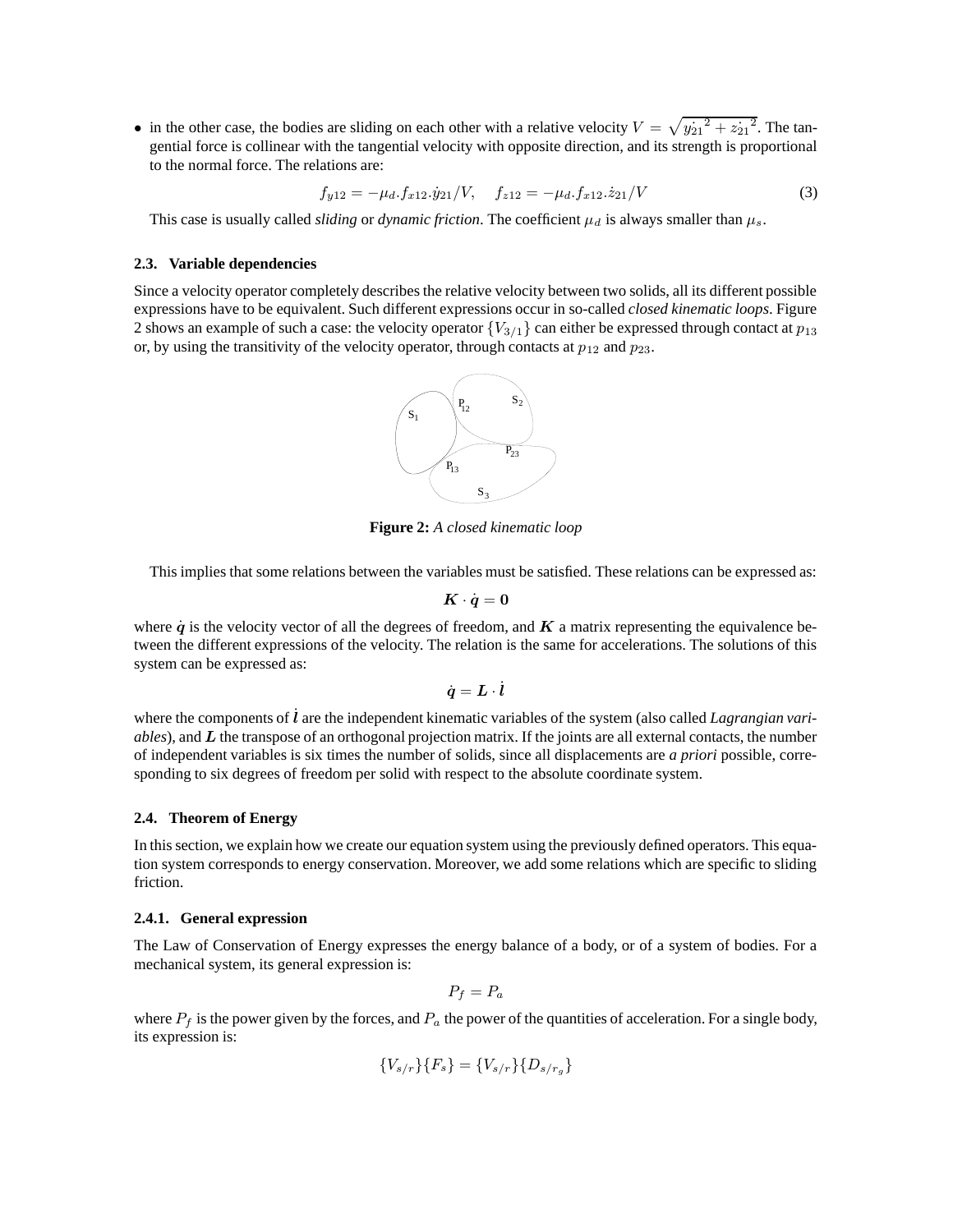where  $r$  is any coordinate system, but  $r<sub>q</sub>$  is *imperatively* a Galilean coordinate system, similarly to the absolute coordinate system of our scene. We must first emphasize the fact that the equations associated with each solid are not independent, since  ${F_{s_1 \to s_2}} = -{F_{s_2 \to s_1}}$ . Thus,

$$
\{V_{s_1/r}\}\{F_{s_2\to s_1}\} + \{V_{s_2/r}\}\{F_{s_1\to s_2}\} = \{V_{s_2/s_1}\}\{F_{s_1\to s_2}\}
$$

This means that in joints, the forces that are not related to a degree of freedom do not appear in the system of equations corresponding to the sum of the dependent systems of equations. Thus, the equation system corresponding to the global energy is a square system and allows us to find the motion unknowns globally, with the optimal number of unknowns. As far as external contacts are concerned, this approach does not lead to any reduction of the number of unknowns, since each contact provides six degrees of freedom with their associated forces and accelerations. Nonetheless, it leads to consequent reduction of computation time when articulated bodies (with less than six degrees of freedom at each joint) are also involved in the scene.

### **2.4.2. Tensor expression and additional constraints**

We want to create the system of equations corresponding to the global conservation of energy. This corresponds to the equation:

$$
\sum_{i} \{V(s_i/s_j)\}\{F_{s_j \to s_i}\} + \sum_{i} \{V(s_i/r_g)\}\{\tilde{F}_{r_g \to s_i}\}\
$$
  
=  

$$
\sum_{i} \{V(s_i/r_g)\}\{D(s_i/r_g)\} + \sum_{i} \{V(s_i/r_g)\}\{\tilde{D}(s_i/r_g)\}\
$$

where the terms correspond, from left to right and top to bottom, to the powers of contact forces (unknown), exterior forces(known), time-dependent acceleration (unknown), velocity-dependent acceleration (known). For each solid s, we write the tensor expression of this relation as:

$$
\dot{q}^t \cdot [V_s^t \cdot F_s] \cdot f + \dot{q}^t \cdot V_s^t \cdot \tilde{f} = \dot{q}^t \cdot [V_s^t \cdot D_{s/r_g}] \cdot \ddot{q} + \dot{q}^t \cdot V_s^t \cdot d \tag{4}
$$

where  $f$  are the forces corresponding to the degrees of freedom,  $\ddot{f}$  the influence of external forces such as weight and air friction, d the velocity-dependent part of the dynamic operator, and  $\dot{q} = L \cdot \dot{l}$ . This is a scalar expression. The d'Alembert principle (also called virtual work or virtual power principle) states that this expression is true for *any* velocity vector  $\hat{l}$ . This leads to a set of linear equations:

$$
[\boldsymbol{L}^t\cdot\boldsymbol{V}_s^t\cdot\boldsymbol{F}_s]\cdot\boldsymbol{f}+[\boldsymbol{L}^t\cdot\boldsymbol{V}_s^t]\cdot\tilde{\boldsymbol{f}}=[\boldsymbol{L}^t\cdot\boldsymbol{V}_s^t\cdot\boldsymbol{D}_{s/r_g}]\cdot\ddot{\boldsymbol{q}}+[\boldsymbol{L}^t\cdot\boldsymbol{V}_s^t]\cdot\boldsymbol{d}
$$

In the following, we will call *virtual works* the vectors involved in this equation. In its usual formulation, the relation  $\ddot{q} = L \cdot \ddot{l}$  is also used. We will not use this formulation, because we also have inequalities to satisfy, and thus we need to address each unknown individually. Nevertheless, this relation must be satisfied, and so we join the kinematic matrix  $K$  set in section 2.3 to the matrix corresponding to the accelerations. At each sliding contact, we have also two relations corresponding to constraints (3) about direction and intensity of the tangential force. This yields two equations for each sliding contact  $c$ , which we can gather as:

$$
S_c \cdot f = 0 \tag{5}
$$

We can gather all these relations in the global equation system:

$$
\left(\begin{array}{c}\n\boldsymbol{P}_{vf} \\
\boldsymbol{0} \\
\boldsymbol{S}\n\end{array}\right)\cdot\boldsymbol{f} + \left(\begin{array}{c}\n\boldsymbol{p}_{vf} \\
\boldsymbol{0} \\
\boldsymbol{0}\n\end{array}\right) = \left(\begin{array}{c}\n\boldsymbol{P}_{vd} \\
\boldsymbol{K} \\
\boldsymbol{0}\n\end{array}\right)\cdot\ddot{\boldsymbol{q}} + \left(\begin{array}{c}\n\boldsymbol{p}_{vd} \\
\boldsymbol{0} \\
\boldsymbol{0}\n\end{array}\right) \tag{6}
$$

where

$$
\boldsymbol{P}_{vf} = \boldsymbol{L}^T \cdot \sum_i{[\boldsymbol{V}_{S_i}^T \cdot \boldsymbol{F}_{S_i}]}
$$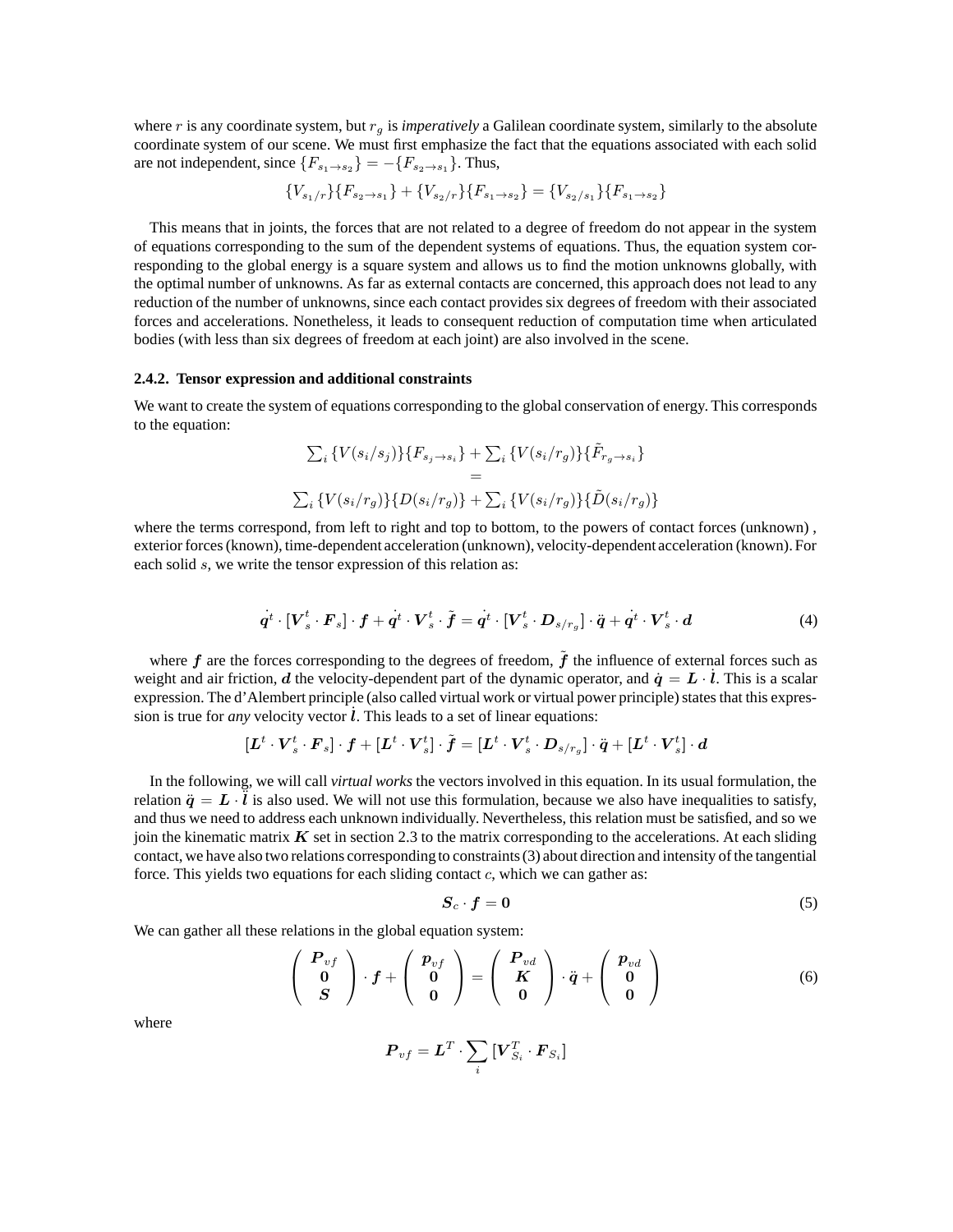is the tensor operator of the virtual work of forces,

$$
\boldsymbol{P}_{vd} = \boldsymbol{L}^T \cdot \sum_i \big[\boldsymbol{V}_{S_i}^T \cdot \boldsymbol{D}_{S_i/R_g}\big]
$$

is the tensor operator of the virtual work of accelerations,  $p_{vf}$  the virtual work of external forces,  $p_{vd}$  the virtual work of the velocity-dependent (thus known) acceleration, and the 0's are appropriate-size zero vectors or matrices. This system of equations (6) gathers all the knowledge we have about the problem before finding a solution.

## **2.5. More about solution**

If all the forces are given, we can compute all the accelerations: by computing the inverse acceleration virtual work matrix, we can obtain the classical formulation

$$
\ddot{\mathbf{q}} = \mathbf{A} \cdot \mathbf{f} + \mathbf{b} \quad with \quad \mathbf{A} = (\sum_{i} [\mathbf{V}_{i}^{t} \cdot \mathbf{D}_{S_{i}/R_{g}}])^{-1} \cdot (\sum_{i} [\mathbf{V}_{S_{i}}^{T} \cdot \mathbf{F}_{S_{i}}])
$$
(7)

Given every acceleration, there may be no solution since we have more independent equations than unknowns. Since this problem arises from sliding contacts, we proceed in this way: for each sliding contact, we either impose all its forces (satisfying rel.(5)), or we impose only acceleration in the normal direction. This method provides a solvable equation system if, for the other degrees of freedom, we impose either force or acceleration.

The system may have a set of solutions instead of a unique one. Nevertheless, the independent variables of our solution set concern only forces (e.g. in the case of three coplanar forces between two solids). From a mathematical point of view, all these solutions are equivalent. From a physical point of view, the solid body is just a useful mathematical model, and we know that in reality small deformations occur, especially around the contact points. The corresponding deformation energy involved is always the minimum among all possible solutions. For a linear elastic deformation model, this energy is proportional to  $f^2$ . The consequence is that even when dealing with pure theoretical solid bodies, we can consider that choosing the smallest forces is a good choice. It is also a very convenient strategy, since many of the pseudo-inverse packages provide it explicitly <sup>10</sup> .

# **3. Force and acceleration computation**

We have an equation system (6) which allows us to find a solution if we can provide a sufficient set of known values. The problem is that for most degrees of freedom, especially those involved in contacts, neither force nor acceleration is known. That is why we have to use an iterative approach starting from a set of assumptions.

# **3.1. Formulation of the problem**

The set of assumptions must at least satisfy the contact constraints. We call a set of forces and accelerations *kinematically consistent* if it satisfies the acceleration constraints, and *statically consistent* if it satisfies the force constraints (equations 1,2,3). If we find a result that is both kinematically and statically consistent, and satisfies the energy equations, then we have the solution we are looking for. From this point of view, the problem becomes: find a kinematically consistent set of accelerations and a statically consistent set of forces that satisfy *the global equation system (6)*.

## **3.2. Iterative solution**

We start with a set f of forces and a set  $\alpha$  of accelerations all set to zero. At each iteration, we define the set H of unknowns about which we make assumptions. The appropriate-sized vector  $\boldsymbol{v}$  contains the corresponding force and acceleration values. The complement  $\overline{H}$  is the set of unknowns which values we calculate. These computed values are gathered in the vector  $\bar{v}$ . We then build and solve an equation system  $M \cdot \bar{v} + b = 0$ . All the columns of equation system (6) corresponding to unknown values are written in matrix  $M$ , while all columns corresponding to known values are added to vector b. We then add v and  $\bar{v}$  to the current solution.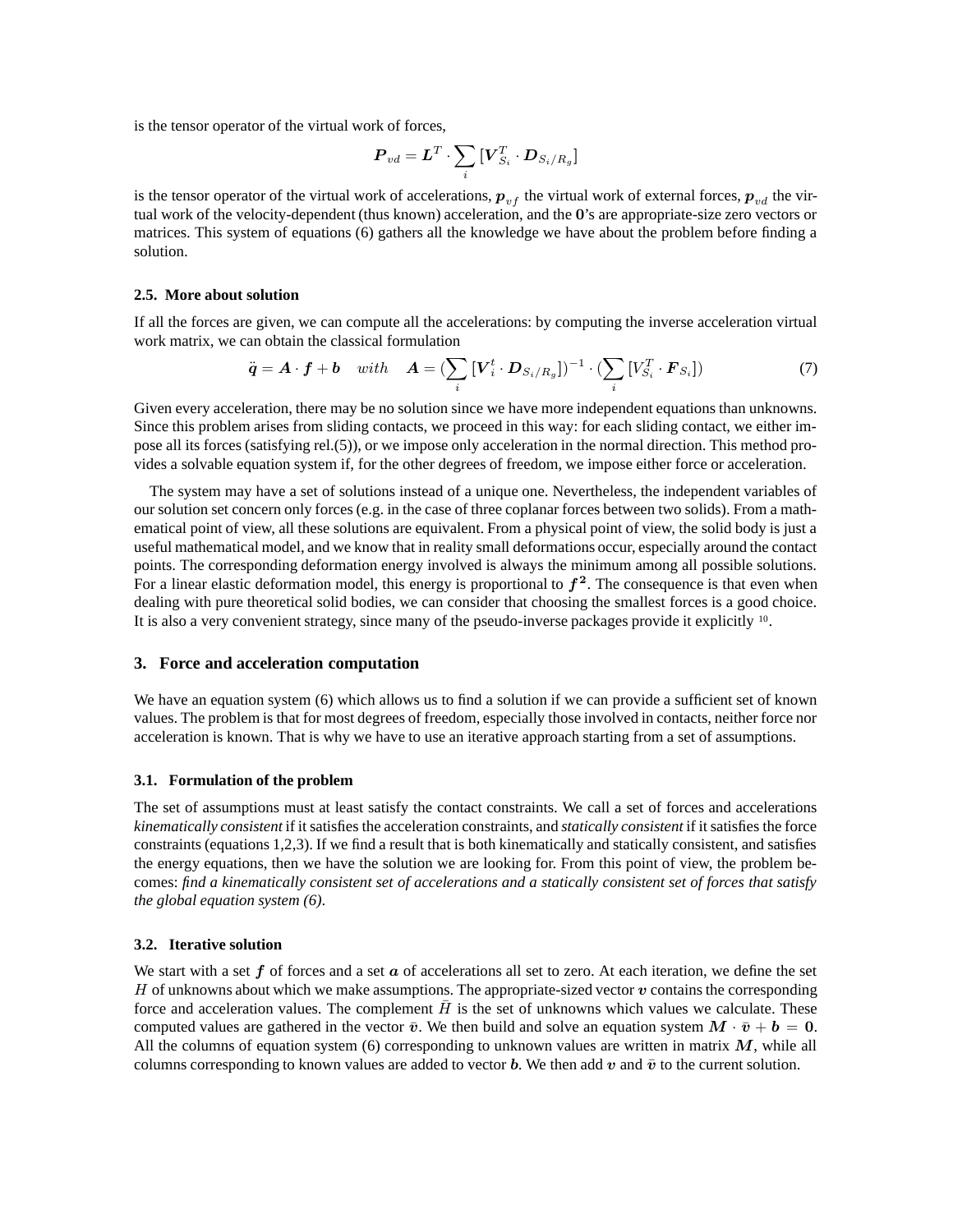In practice, at the first iteration,  $H$  is chosen such as to impose null tangential and normal acceleration at static contact points, and null normal acceleration at sliding contact points. The vector  $v$  is thus null and the vector  $\boldsymbol{b}$ corresponds to the rotation inertia and external forces:  $b = p_{vf} - p_{vd}$  . External influences are now taken into account and during the following iterations b will only correspond to the compensation of inconsistent internal forces.

At each new iteration, the vector v is used to compensate the inconsistent values of the current solution  $(f, a)$ , while  $\bar{v}$  is used to recover energy balance after compensation, following the pseudocode given in figure 3. The hat is used to denote the appropriate component of vector  $v$ .

```
Compute forces and accelerations :
f \leftarrow 0, \quad a \leftarrow 0solve \mathbf{M} \cdot \bar{\mathbf{v}} + \mathbf{b} = \mathbf{0} // initial system
while \|\bar{\bm{v}}\| > \epsilonadd \bar{v} to f and av \leftarrow 0for each contact i:
           if a_{xi} ∈ \bar{H} // normal acceleration computed
                  if a_{xi} < 0\bm{v}[a_{xi}^{\hat{}}] \ \ \leftarrow -a_{xi}if i is a sliding contact
                             put a_{xi} in Hput f_{xi}, f_{yi}, f_{zi}, a_{yi}, a_{zi} in \bar{H}else
                              put a_{xi} in Hput f_{xi} in \bar{H}else // normal force computed
                 if f_{xi} < 0put f_{xi}, f_{yi}, f_{zi} in Hput a_{xi}, a_{yi}, a_{zi} in \bar{H}\bm{v}[\hat{f_{xi}}] \ \ \leftarrow - f_{xi}\bm{v}[\hat{f_{yi}}] \ \ \leftarrow -f_{yi}\bm{v}[\hat{f}_{zi}] \ \ \leftarrow -f_{zi}else
                        if f_{yi}^2 + f_{zi}^2 > \mu_{si}^2.f_{xi}^2put f_{yi}, f_{zi} in H
                             put a_{yi}, a_{zi} in \bar{H}f_t \leftarrow \sqrt{f_{yi}^2 + f_{zi}^2} // tangential force
                              f_{tm} \leftarrow \mu_{si}. f_{xi} // maximum tangential force
                              \boldsymbol{v}[\hat{f}_{yi}] \ \ \leftarrow (f_{tm}/f_t-1).f_{yi}\boldsymbol{v}[\hat{f}_{zi}] \ \ \leftarrow (f_{tm}/f_t-1).f_{zi}add v to f and a // accelerations and forces are now consistent
     create new matrix M and vector bsolve \mathbf{M} \cdot \bar{\mathbf{v}} + \mathbf{b} = \mathbf{0} // we should add \bar{\mathbf{v}} to recover energy balance
```
**Figure 3:** *The iterative solution algorithm*

Because of equations (5), the only possible inconsistencies at sliding contact points are attractive forces.

Since each correction leads to a change in assumptions, the matrix  $M$  and the vector  $b$  are different at each iteration. Since  $H$  and  $\bar{H}$  are complement sets, putting a value in one set also means removing it from the other.

A simple example of an iterative solution is shown in figure 4. A force is applied on a bar and we want to compute the contact forces and accelerations. The elements of  $v$  are written above the bar while the elements of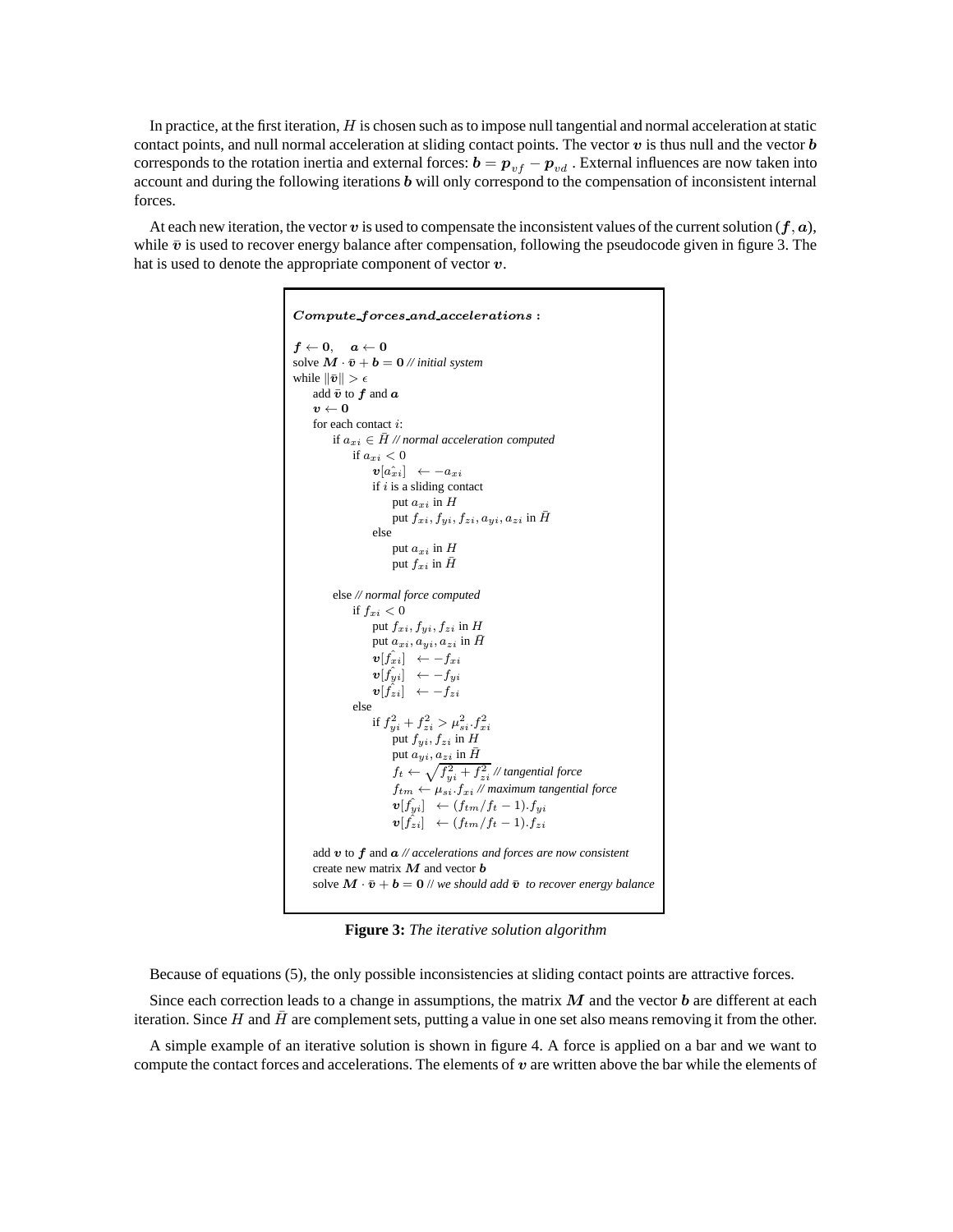$\bar{v}$  are written under it. Dashed lines lines denote forces while solid lines denote accelerations. The first solution (1) provides two negative forces. The correction (2) is designed to compensate them, while the assumptions on other contacts are not changed, since they led to consistent values. A negative force appears at another contact in (3). A new correction leads to the correct solution. The bar pivots around the righthand contact. We can now compute the new velocities and positions, and consider the next time step.



**Figure 4:** *Example of a force* F *applied on a bar with four contacts*

The original feature of this algorithm is to create the solution as a sum of individual solutions. By adding the successive solutions, each step is the computation of values that will compensate, by summation, the previous inconsistent values. The global energy equation system remains satisfied, since the constant vectors of the equations system (6) were set to zero after the first solution.

We can see this method as the systematic *redistribution* of the total inconsistent energy throughout the rest of the system, leading to a progressive refinement. New errors may have been generated but their amount in terms of virtual work decreases, as shown in the next subsection. Since a small virtual work correspond to a small influence, the computation may be stopped when the error (the virtual work of inconsistent values) is smaller than a user-selected value, just after adding the correction vector  $v$ . This provides a solution that is both kinematically and statically consistent, with a small error on energy conservation. We can also stop the computation when a maximum number of iterations is reached.

# **3.3. Convergence**

Convergence is achieved if the inconsistent forces and accelerations decrease to zero. At each iteration, the addition of v to the solution compensates all the previous inconsistent values. The new inconsistent values come from the addition of  $\bar{v}$ . It is trivial to show that the sum of consistent values is consistent, the total inconsistence is thus less than or equal to the inconsistent part of  $\bar{v}$ .

Since the square matrices  $\sum_i V_{S_i}^t \cdot F_{S_i}$  and  $\sum_i V_{S_i}^t \cdot D_{S_i/R_g}$  are positive by construction and  $L^t$  is an orthogonal projection matrix, any absolute value reduction of a force or acceleration leads to a decrease of the norm of the corresponding virtual work. We also emphasize that after the first iteration, the constant vectors of equations (6) are null so the virtual work of  $\bar{v}$  equals the virtual work of v. Thus, the virtual work of the new inconsistent values is less than or equal to the virtual work of the previous ones (compensated by  $v$ ). We must now address the question whether it can decrease to a non-null value.

Now, let us write  $v = (f, a)$  where f is the set of forces and a the set of accelerations in v, and  $\bar{v} = (\bar{a}, \bar{f})$ . Using equation 7 with null constant vectors, we can write:

$$
A \cdot \left(\begin{array}{c} f \\ \overline{f} \end{array}\right) = \left(\begin{array}{c} \bar{a} \\ a \end{array}\right)
$$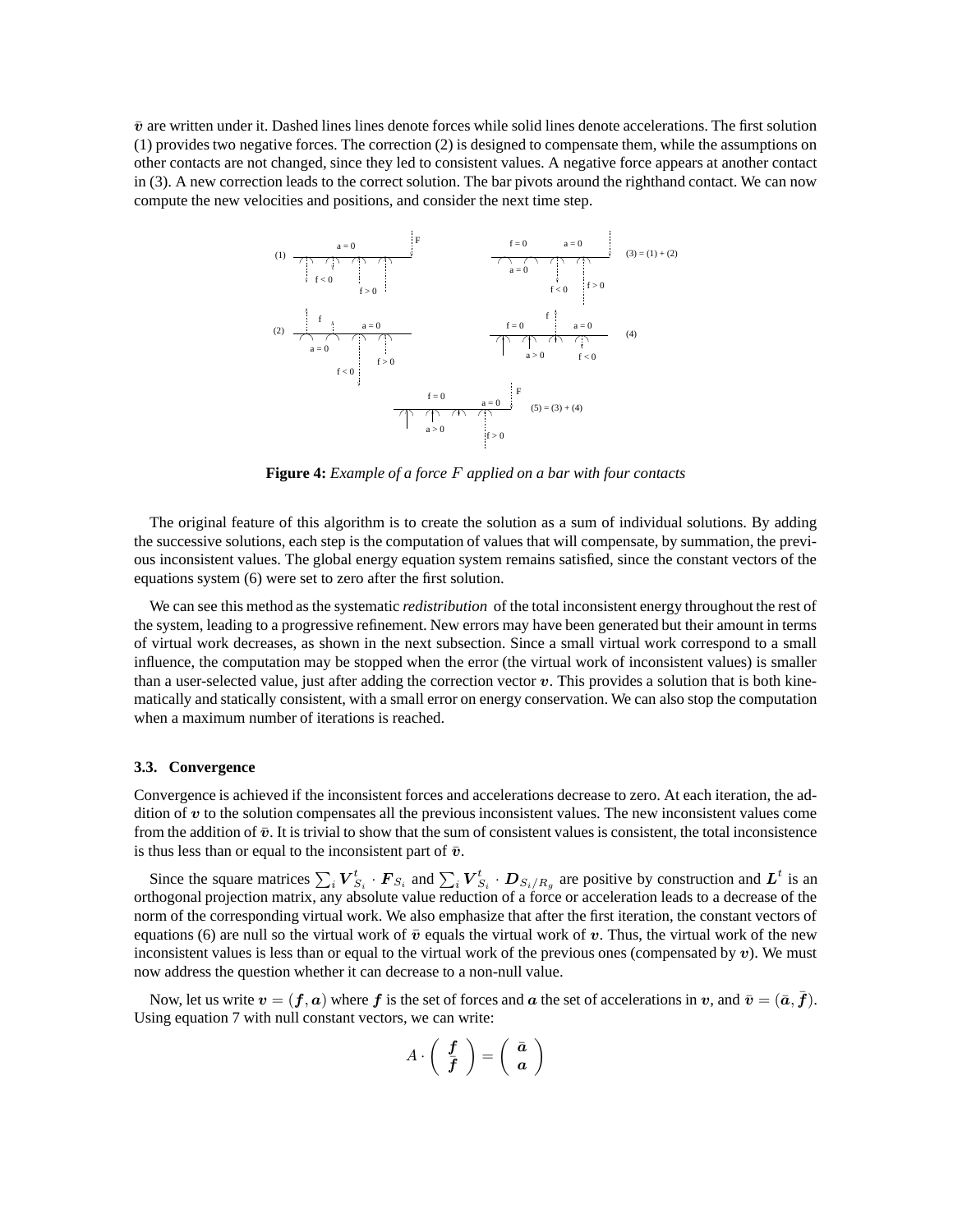with all consistent values in f and a and, since A is positive semidefinite:  $f \cdot \bar{a} + \bar{f} \cdot a \ge 0$ . This scalar expression has to be strictly positive when  $\vec{A}$  is positive definite. Semidefiniteness occurs when several combinations of forces can lead to the same result, as with three coplanar forces between the same solids. Since, in this case, our strategy is to choose always the minimum forces, positiveness is ensured.

Thus, some values of  $\bar{f}$  and  $\bar{a}$  have to be in the same direction as their corresponding consistent accelerations or forces. In the frictionless case, this implies that if v is consistent,  $\bar{v}$  can not be totally inconsistent. Thus, the virtual work corresponding to the new inconsistent values hasto be smaller than the previous one (corresponding to v). The matrix A depends only on the solids and their positions. There is thus a minimum decrease rate  $\epsilon_A$  of the inconsistent virtual work norm among all the possible sets of assumptions  $H$ , so the norm of the inconsistent virtual works along the iterations is bounded above by a geometric series in  $1 - \epsilon_A$  which converges to zero.

We have now shown that in the frictionless case, the inconsistent virtual works decrease to zero. Since the matrix  $P_{vd}$  of equation (6) is always invertible (case of forward dynamics), the accelerations have to decrease to null values. The forces may not, but the nullity of their virtual work would mean that they have no influence. This would simply be a case where they compensate each other with a null sum. Furthermore, this situation should not occur if we apply the minimum-force-strategy presented in section 2.5.

In the presence of friction, the problem is that the compensation of an attractive force also requires the compensation of the associated tangential force. The values of  $\bar{v}$  may then have to be totally compensated, leading to a null decrease of the virtual work. This case is encountered in inconsistent configurations<sup>2</sup>. The result is an endless alternation between a penetrating acceleration and an attractive force.

# **4. Implementation and results**

The algorithm is easily implementable in a physically-based articulated solids simulation system. It allows the simultaneous handling of external contacts and ordinary joints which, unlike contacts, need no assumption. An interesting feature isthat the algorithmis also well-suited to the handling of motion control, by simply joining the desired acceleration relations to the system (6). The algorithm was tested on several examples involving static and dynamic friction. Fast decrease of error was observed. The four-ball solid showed on figure 5 at the end of this document is an example of static and sliding friction involving four parallel and four coplanar forces. The friction coefficient of the contact between the plane and the darkest ball is set to 0.7, whereas the others are set to 0.2. At each time step, the iterative solution of this over-constrained device requires between one iteration (with four sliding contacts) and five (in the case of one static and three sliding contacts) to converge to a consistent solution. In the case where five iterations were required, it was possible to end the computation at the third iteration without any perceptible difference in the result. An initial rotation velocity of the plane was given, and the torque which is necessary to keep it constant (null acceleration) is also computed at each time step. This example runs in real-time on an SGI Indigo2 workstation.

## **5. Conclusion**

We have presented a new approach to deal with the problem of contact forces. It is based on energy transfer between the bodies in contact. Each step of the algorithm consists of a global solution which satisfies the conservation of energy. The sum of the solutions convergestowards a result which satisfies both the conservation of energy and the inequality constraints in the case of frictionless contact. Furthermore, it is naturally compatible with motion control involving any kind of joints.

This new approach combines the advantages of the different previous approaches. As with minimization, we can easily terminate the computation when either desired precision or an allowed computation time is reached. Like Baraff's approach<sup>3</sup>, it simultaneously handles all types of friction with easy implementation, and convergence is proven in the frictionless case.